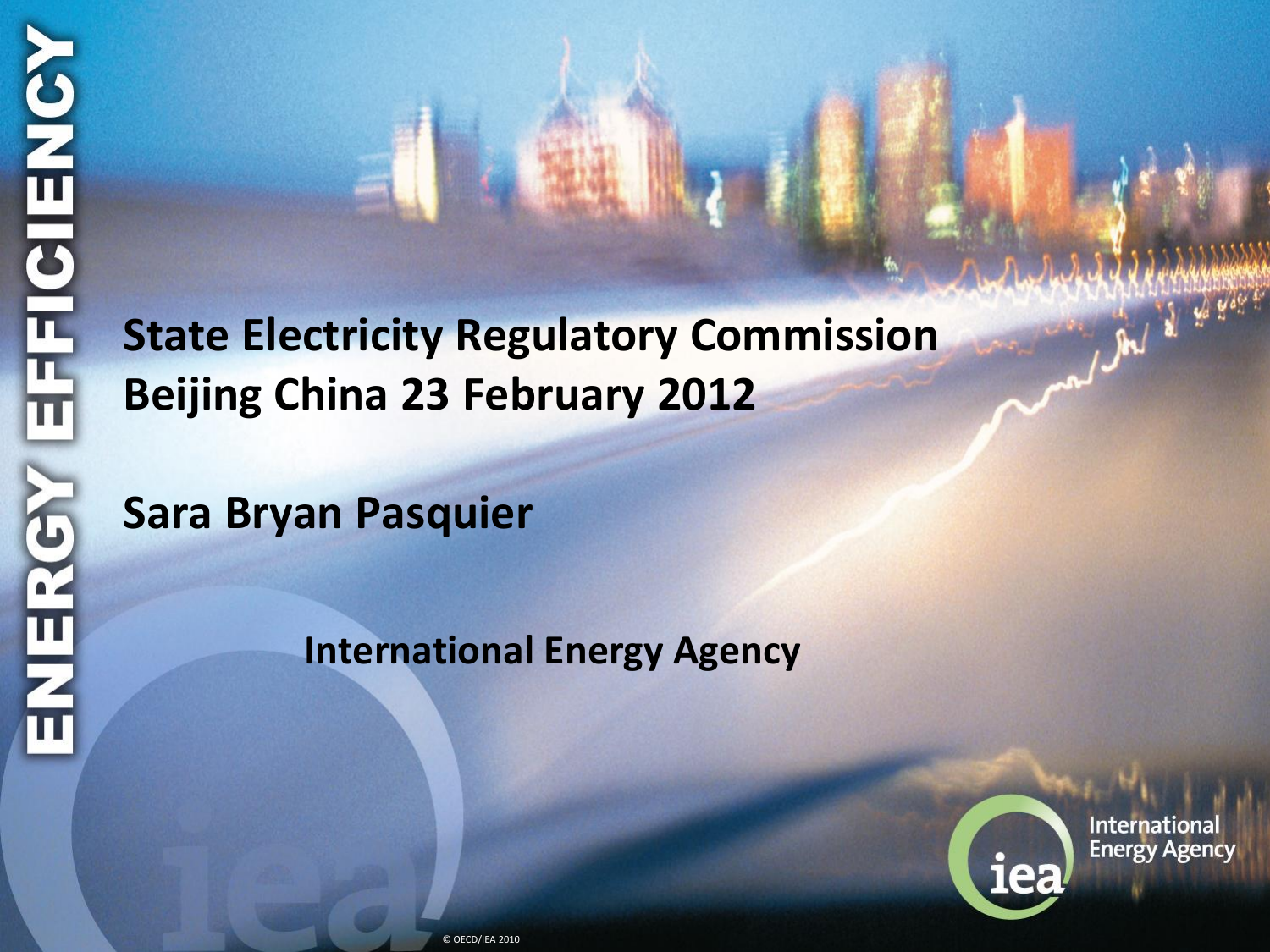

### **3 steps to prepare**

- **1. Identify possible shortfall scenarios and project their anticipated cause and duration.**
- **2. Identify the main opportunities for energy savings through which savings can be made with minimum negative impact on society and the economy**
- **3. Implement a comprehensive and balanced package of energy-saving tools (rationing, pricing, information campaigns, technology replacement)**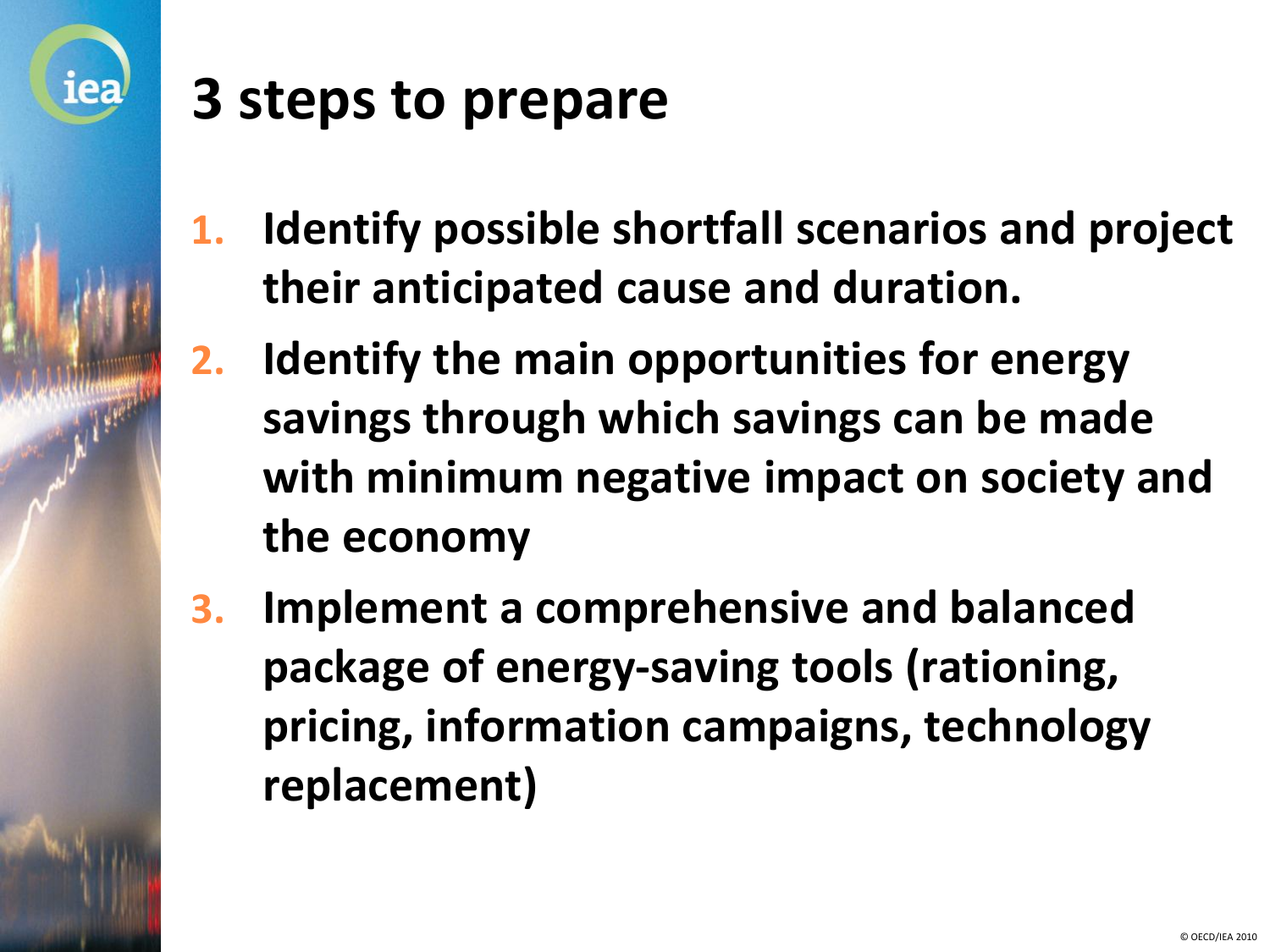

# **1. Identify possible shortfall scenarios and project their anticipated cause...**

| Country/state | Year    | Cause                                    | Constraint      |
|---------------|---------|------------------------------------------|-----------------|
| Alaska        | 2008    | Avalanche cut transmission line          | Capacity        |
| Bangladesh    | 2005    | Demand growth, insufficient investment   | Capacity        |
| Chile         | 2007/08 | Drought, gas shortfall, plant breakdowns | Energy/capacity |
| China         | 2007    | <b>Drought</b>                           | Energy          |
| Ethiopia      | 2009/10 | Demand growth, insufficient investment   | Capacity        |
| Japan         | 2011    | Earthquake/tsunami causes plant failure  | Capacity        |
| New Zealand   | 2008    | <b>Drought</b>                           | Energy          |
| Pakistan      | 2007    | Demand growth, insufficient investment   | Capacity        |
| South Africa  | 2008    | Demand growth, insufficient investment   | Capacity        |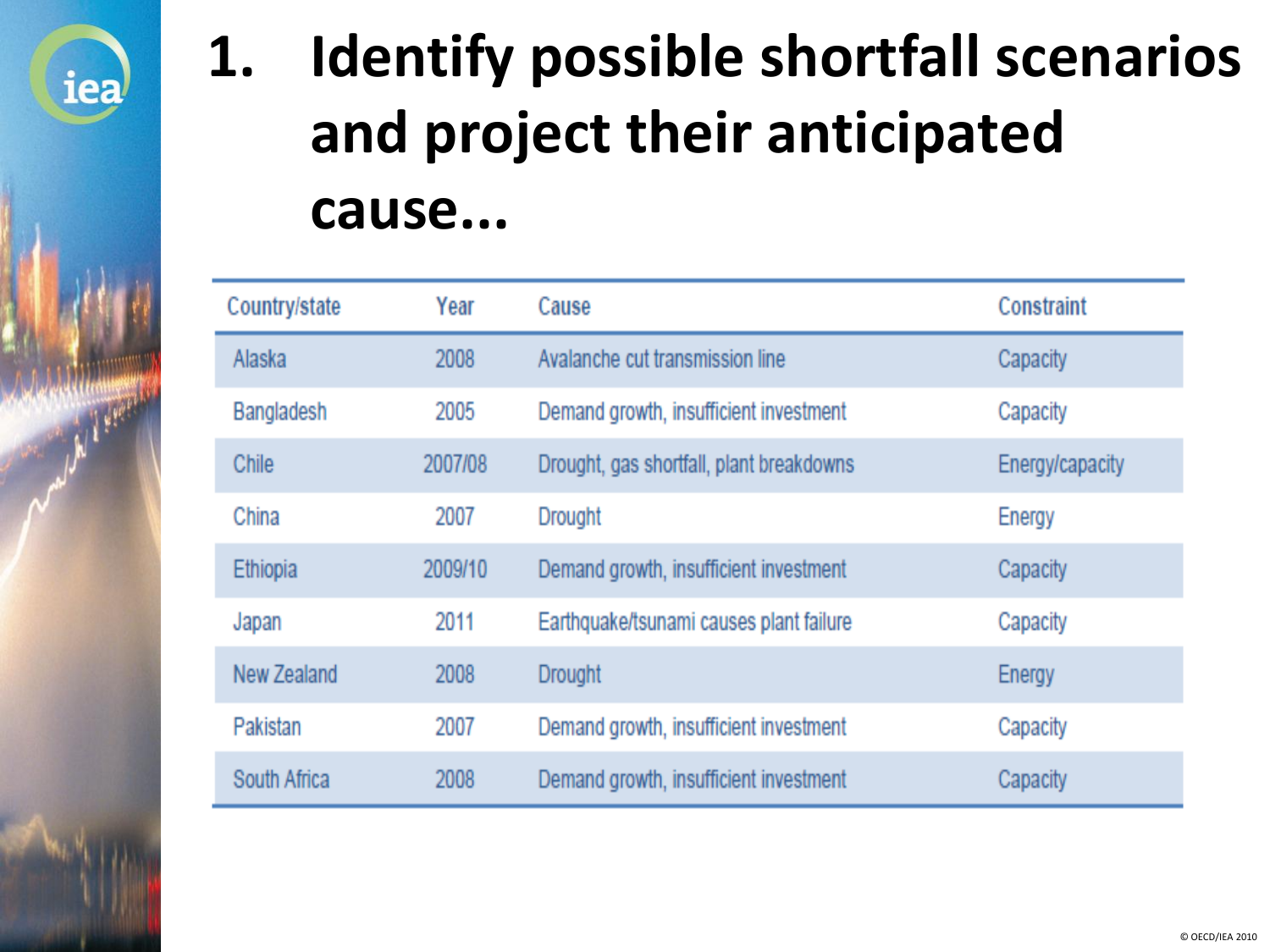

### **…and duration.**

- **Short-run, no-cost or low-cost changes: turn off lights, unplug electronics, use electricity at different times of day.;**
- **Medium-term, medium-cost changes: install weather stripping, switch to CFLs, purchase a programmable thermostat;**
- **Long-term, infrastructure and policy changes: make window and building envelope improvements, strengthen energy-performance requirements in building codes.**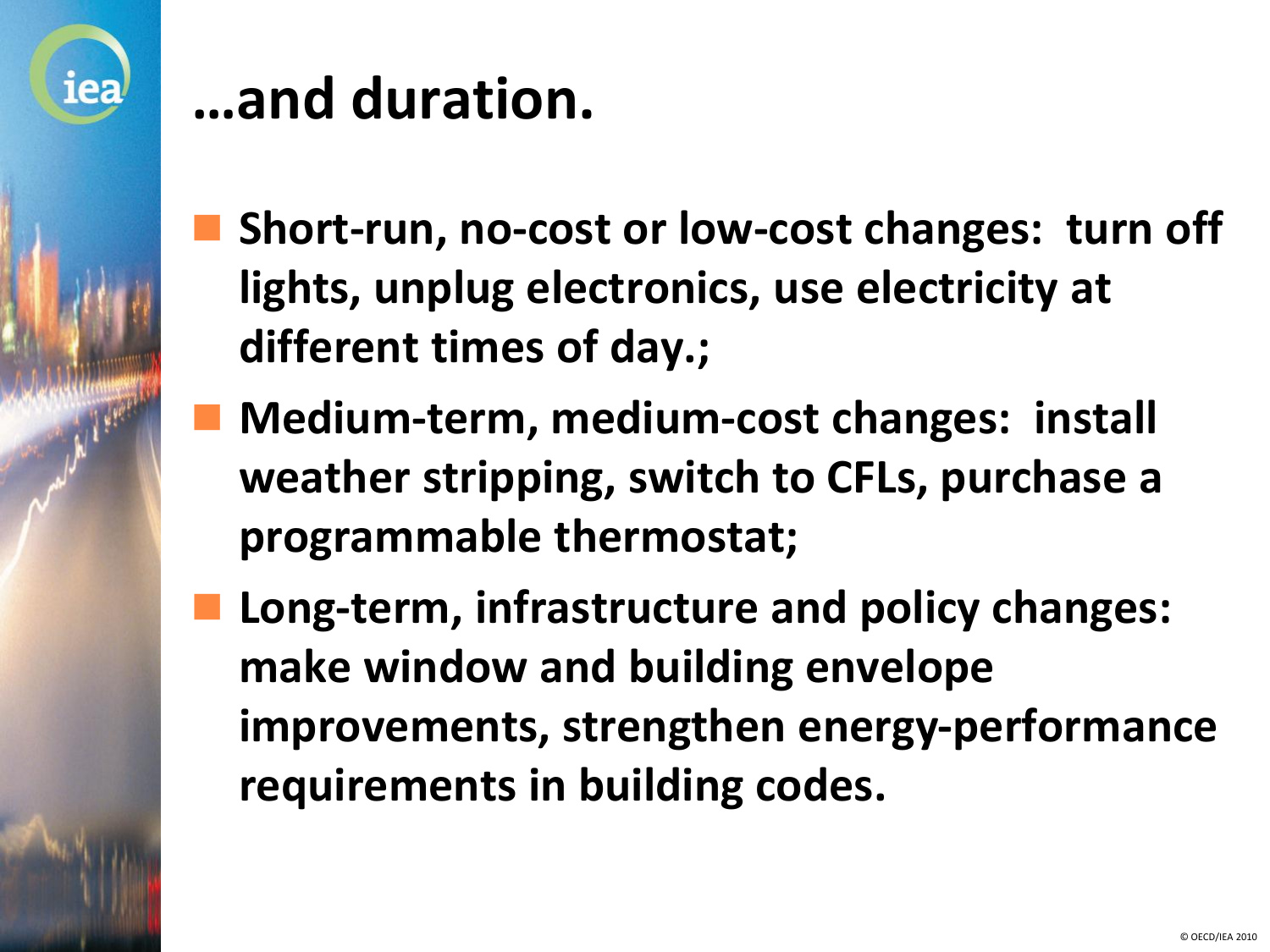

## **2. Identify the main opportunities for energy savings with minimum negative impact on society and the economy**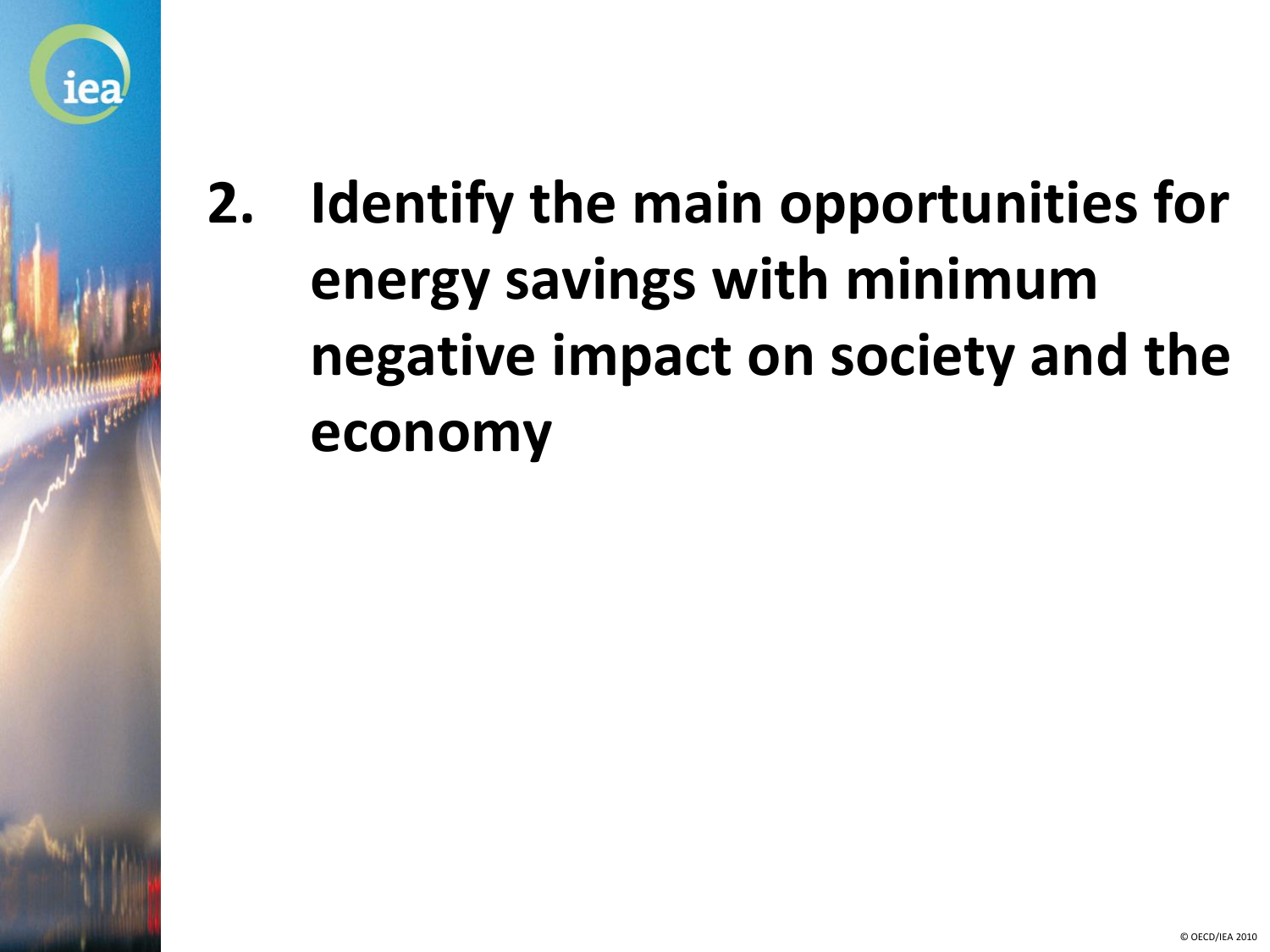

# **3. Implement a comprehensive and balanced package of energy-saving tools**

- **a. Price signals**
- **b. Information campaigns**
- **c. Technology replacement**
- **d. Rationing and market mechanisms**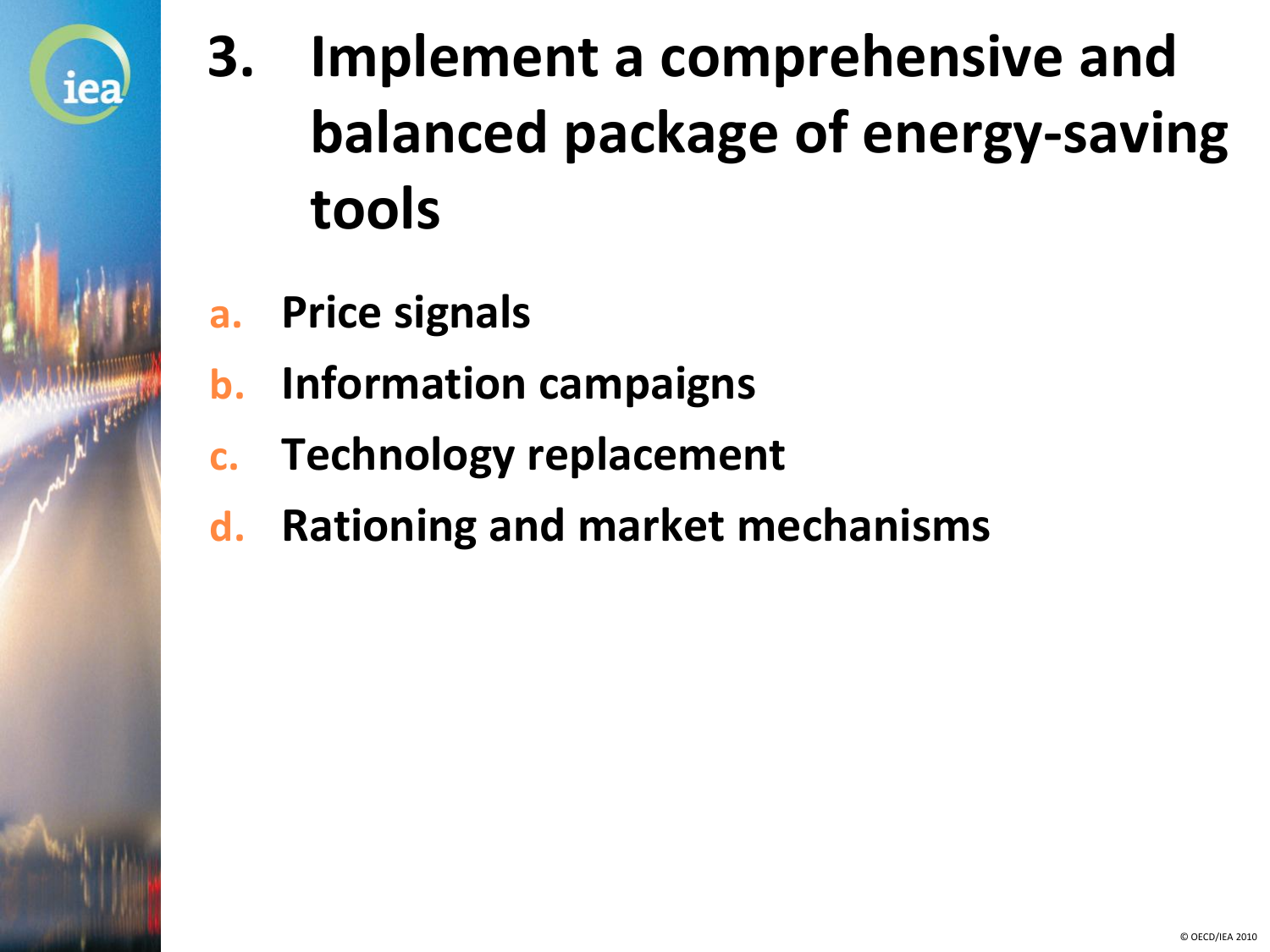

# **a. Dynamic pricing**

- **Time-of-use (TOU) pricing, in which price varies according to a preset schedule,** *e.g.* **time of day, day of week and season.**
- **Real-time pricing (RTP), in which the end-user price is linked directly to hourly spot prices in a wholesale market.**
- **Critical-peak pricing (CPP), a hybrid of TOU and RTP in which a TOU rate is in effect all year except for a contracted number of peak days (exact dates unknown) during which electricity is charged at a higher price.**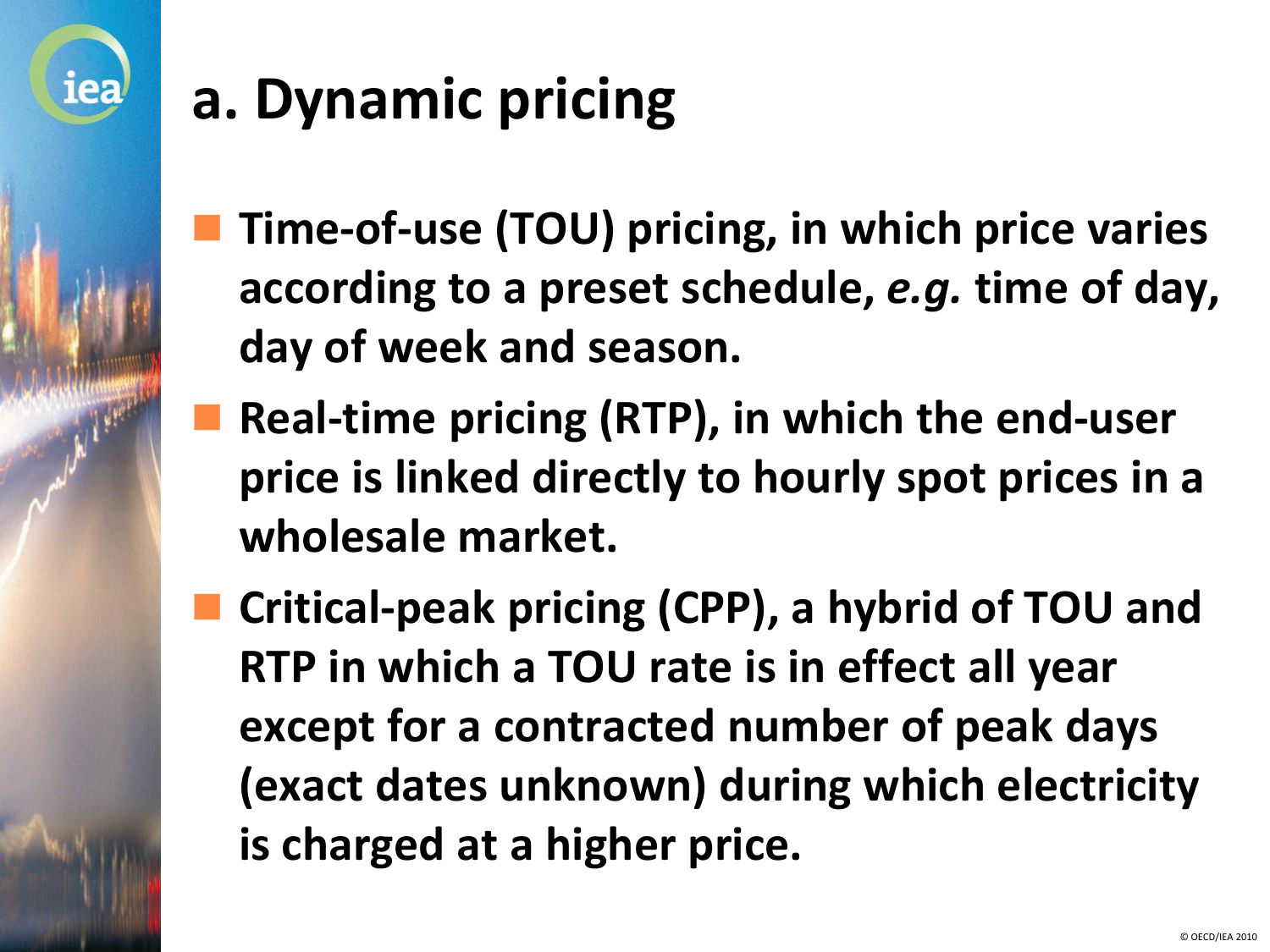

# **b. Best-practice information campaigns**

- **Analyse the determinants of desired behaviour change**
- **Identify the target group**
- **Choose the most effective communications channels**
- **Convey urgency while keeping an upbeat tone**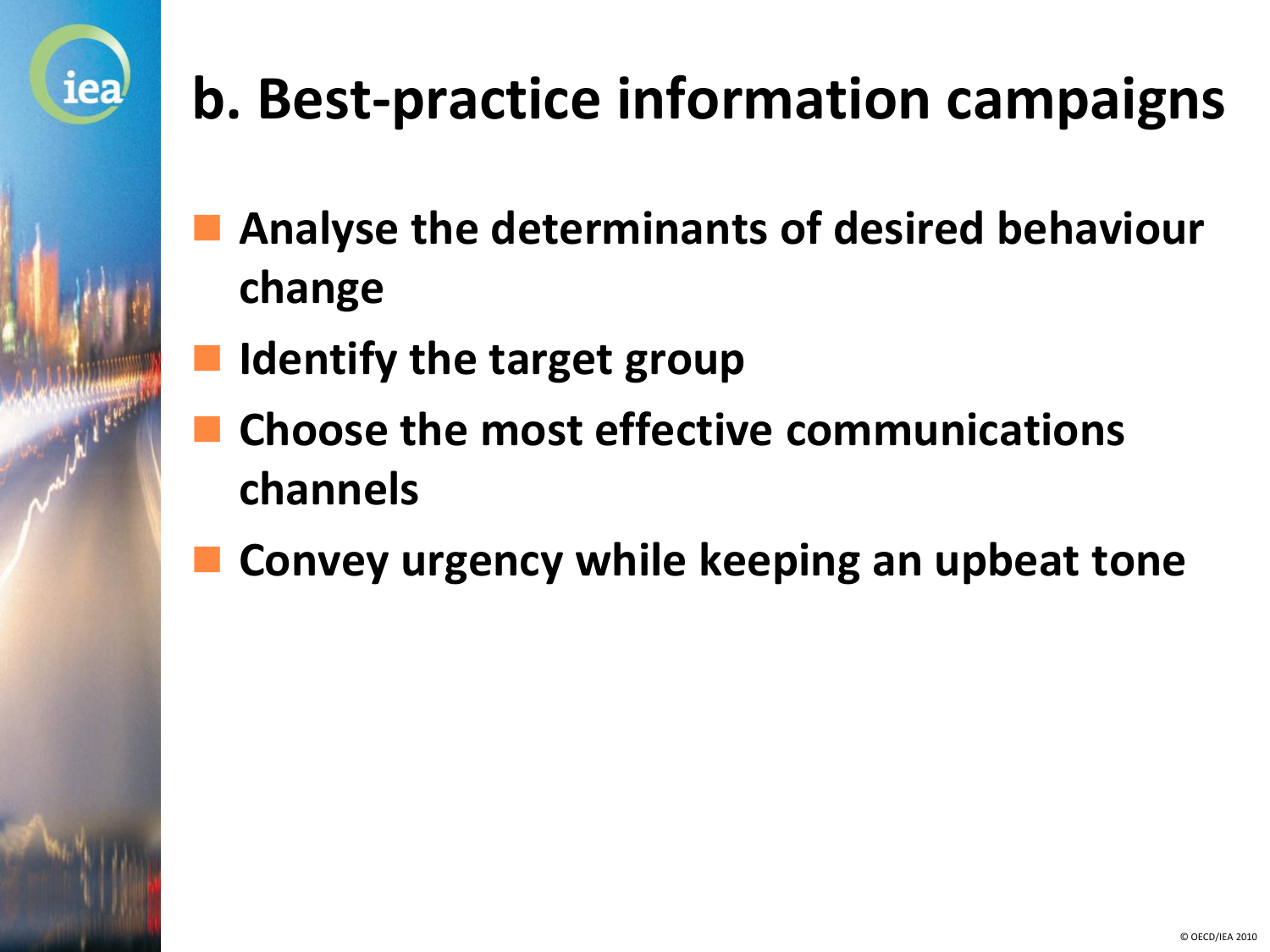# iea

# **c. Common technology replacements**

- **deploying energy-efficient lighting, especially compact fluorescent lamps (CFLs) and lightemitting diodes (LED);**
- **replacing old equipment (ranging from refrigerators to traffic signals) with new, moreefficient technology;**
- **retrofitting and/or adjusting existing equipment to make it more efficient;**
- **installing load-control devices on selected appliances and equipment.**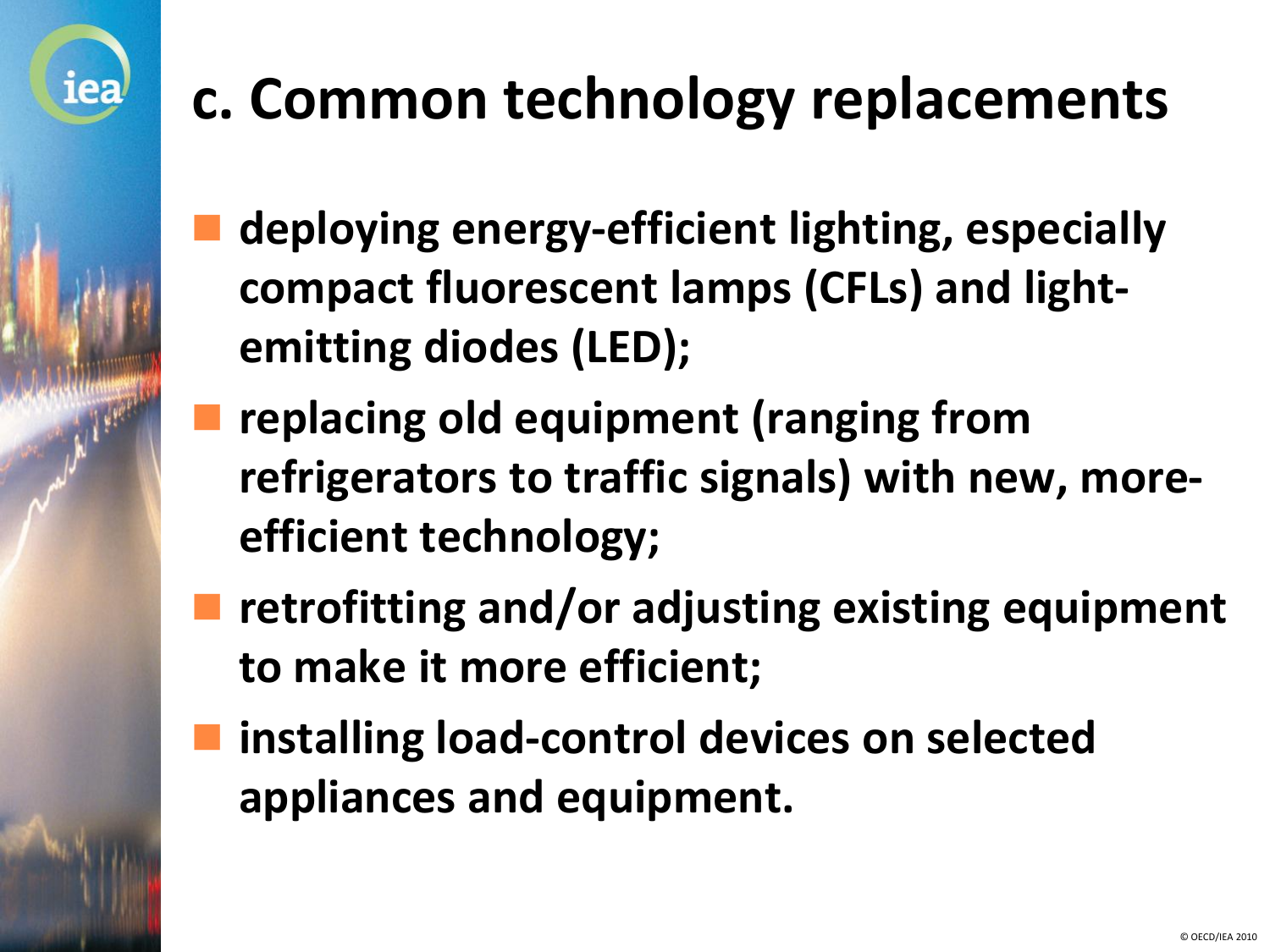

# **d. Rationing and market-based instruments**

- **Block load shedding**
- **Consumption rationing via quotas or entitlements**
- **Market-based rationing (quota and trade)**
- **Incentive/reward schemes (***e.g.* **California's 20/20 rebate programme)**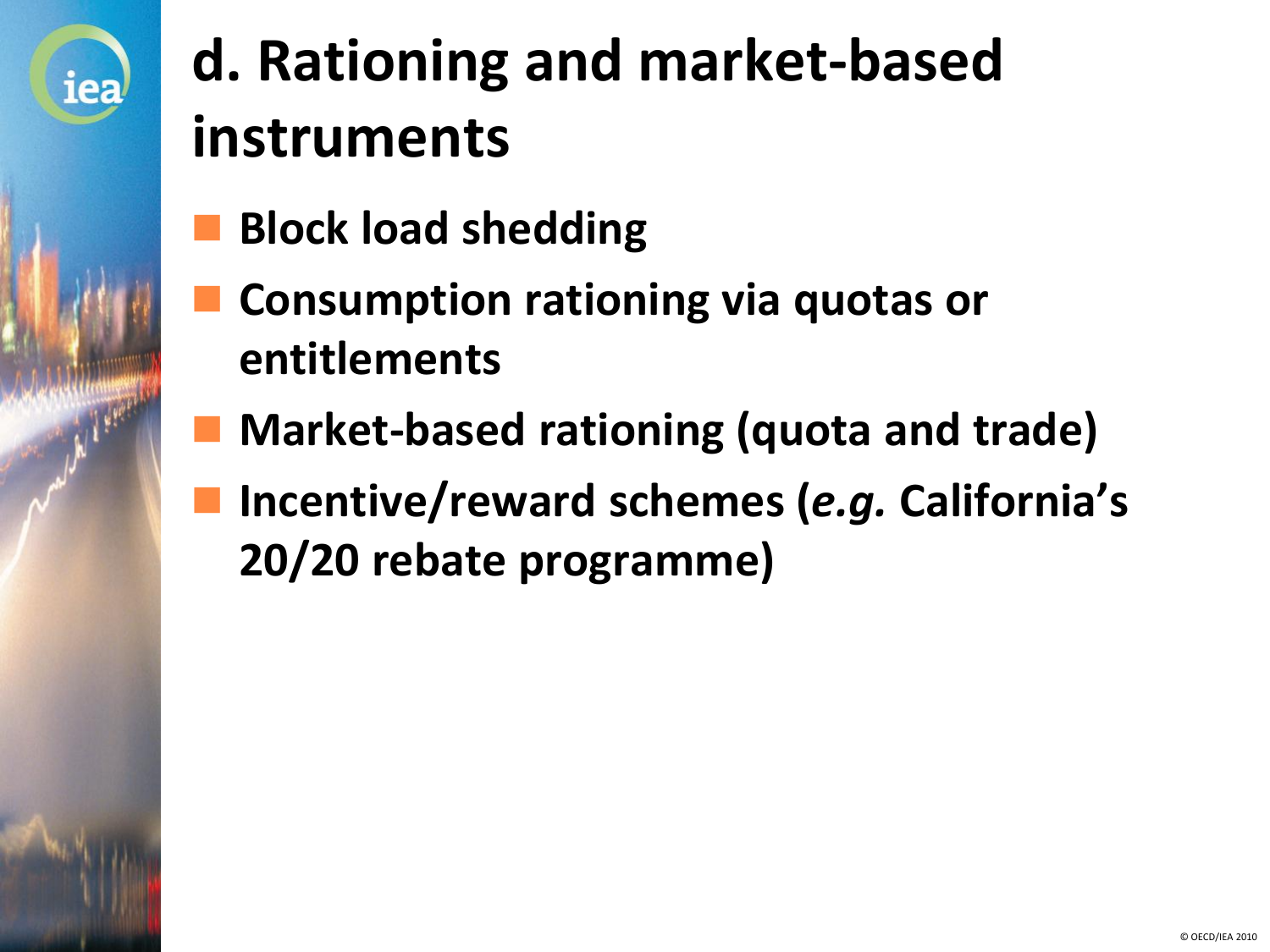

### **Key messages from the case studies**

| <b>Case study</b>            | <b>Key message</b>                                                                                                     |
|------------------------------|------------------------------------------------------------------------------------------------------------------------|
| Japan                        | Most consumers are ready to respond to a<br>crisis. They just need a little guidance in order<br>to quickly contribute |
| Juneau,<br><b>Alaska</b>     | Establishing a new, neutral entity (not<br>government or industry) can help mobilize<br>community response             |
| <b>New</b><br><b>Zealand</b> | Shortfall-prone countries should put in place<br>pricing and other mechanisms to mitigate<br><b>shortfalls</b>         |
| <b>South Africa</b>          | Don't rely on a single sector – need to<br>mobilize all consumers                                                      |
| <b>Chile</b>                 | Plan ahead through collecting good data.                                                                               |